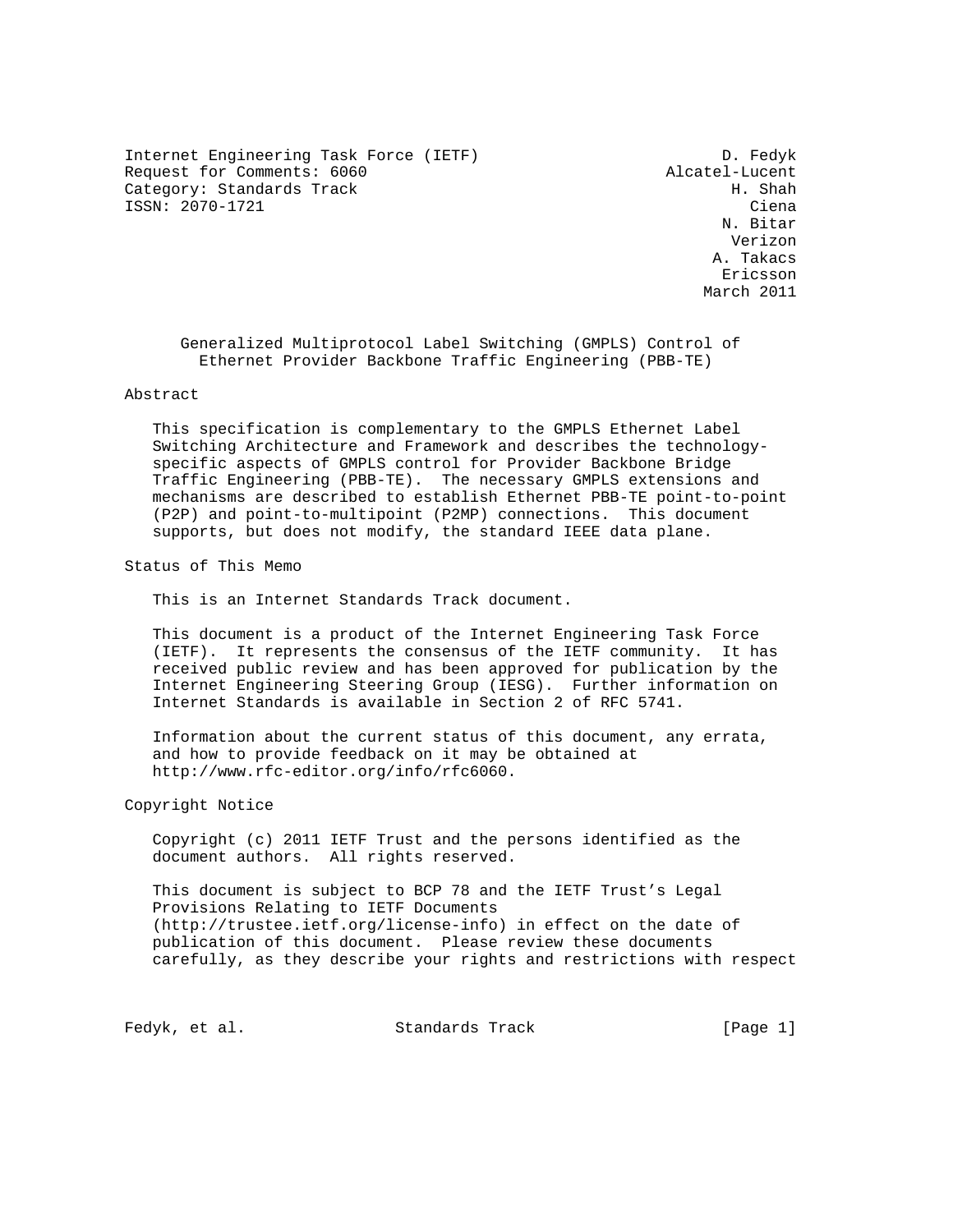to this document. Code Components extracted from this document must include Simplified BSD License text as described in Section 4.e of the Trust Legal Provisions and are provided without warranty as described in the Simplified BSD License.

 This document may contain material from IETF Documents or IETF Contributions published or made publicly available before November 10, 2008. The person(s) controlling the copyright in some of this material may not have granted the IETF Trust the right to allow modifications of such material outside the IETF Standards Process. Without obtaining an adequate license from the person(s) controlling the copyright in such materials, this document may not be modified outside the IETF Standards Process, and derivative works of it may not be created outside the IETF Standards Process, except to format it for publication as an RFC or to translate it into languages other than English.

Table of Contents

|                | 3. Creation and Maintenance of PBB-TE Paths Using GMPLS 6 |
|----------------|-----------------------------------------------------------|
|                |                                                           |
|                | 3.2. P2P Connections Procedures for Shared Forwarding 10  |
|                |                                                           |
|                |                                                           |
|                | 4.1.1. P2P Path Maintenance 11                            |
|                |                                                           |
|                |                                                           |
|                |                                                           |
|                | 4.5. Service Instance Identification 13                   |
|                |                                                           |
|                |                                                           |
|                | 5.1.1. Invalid ESP-VID Value in the PBB-TE                |
|                |                                                           |
|                | 5.1.2. Allocated ESP-VID Range is Exhausted 16            |
|                |                                                           |
|                |                                                           |
| 7 <sub>1</sub> |                                                           |
|                |                                                           |
|                |                                                           |
|                |                                                           |
|                |                                                           |

Fedyk, et al. Standards Track [Page 2]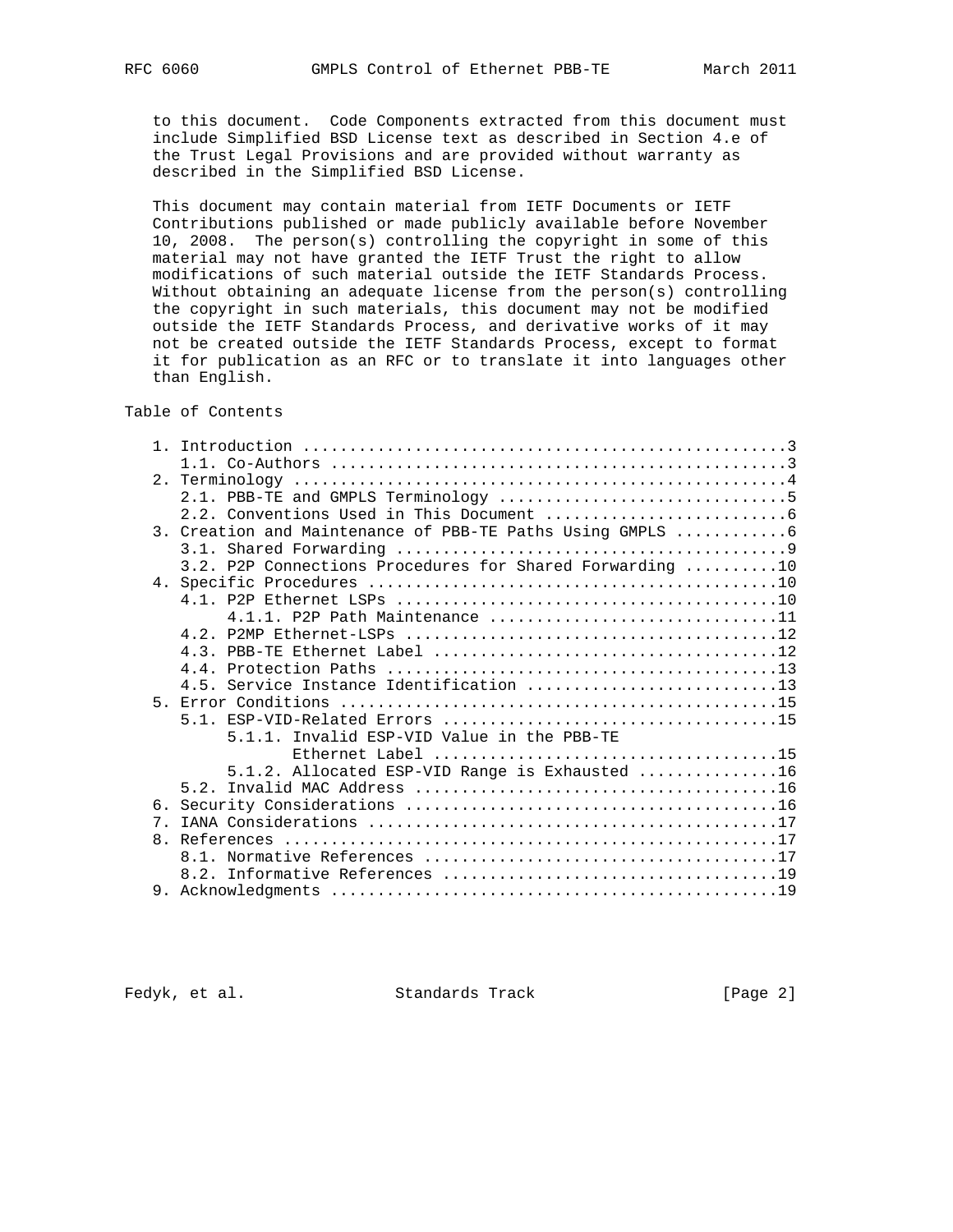# 1. Introduction

 The IEEE 802.1 Provider Backbone Bridge Traffic Engineering (PBB-TE) [IEEE802.1Qay] standard supports the establishment of explicitly routed traffic engineered paths within Provider Backbone Bridged (PBB) networks. PBB-TE allows the disabling of:

- the Spanning Tree Protocol
- unknown destination address forwarding
- source address learning

 for administratively selected VLAN Identifiers. With PBB-TE an external provisioning system or control plane can be used to configure static entries in the managed objects of bridges and so establish traffic engineered paths in the network.

 Generalized MPLS (GMPLS) [RFC3945] is a family of control plane protocols designed to operate in connection oriented and traffic engineering transport networks. GMPLS is applicable to a range of network technologies including L2SC networks (Layer 2 Switching Capable). The purpose of this document is to specify extensions for a GMPLS-based control plane to manage PBB-TE explicitly routed traffic engineered paths. This specification is complementary to the GMPLS Ethernet Label Switching Architecture and Framework document [RFC5828].

# 1.1. Co-Authors

 This document is the result of a large team of authors and contributors. The following is a list of the co-authors:

 David Allan Ericsson EMail: david.i.allan@ericsson.com

 Diego Caviglia Ericsson Via Negrone 1/A Genoa, Italy 16153 EMail: diego.caviglia@ericsson.com

 Alan McGuire BT Group PLC OP6 Polaris House, Adastral Park, Martlesham Heath, Ipswich, Suffolk, IP5 3RE, UK EMail: alan.mcguire@bt.com

Fedyk, et al. Standards Track [Page 3]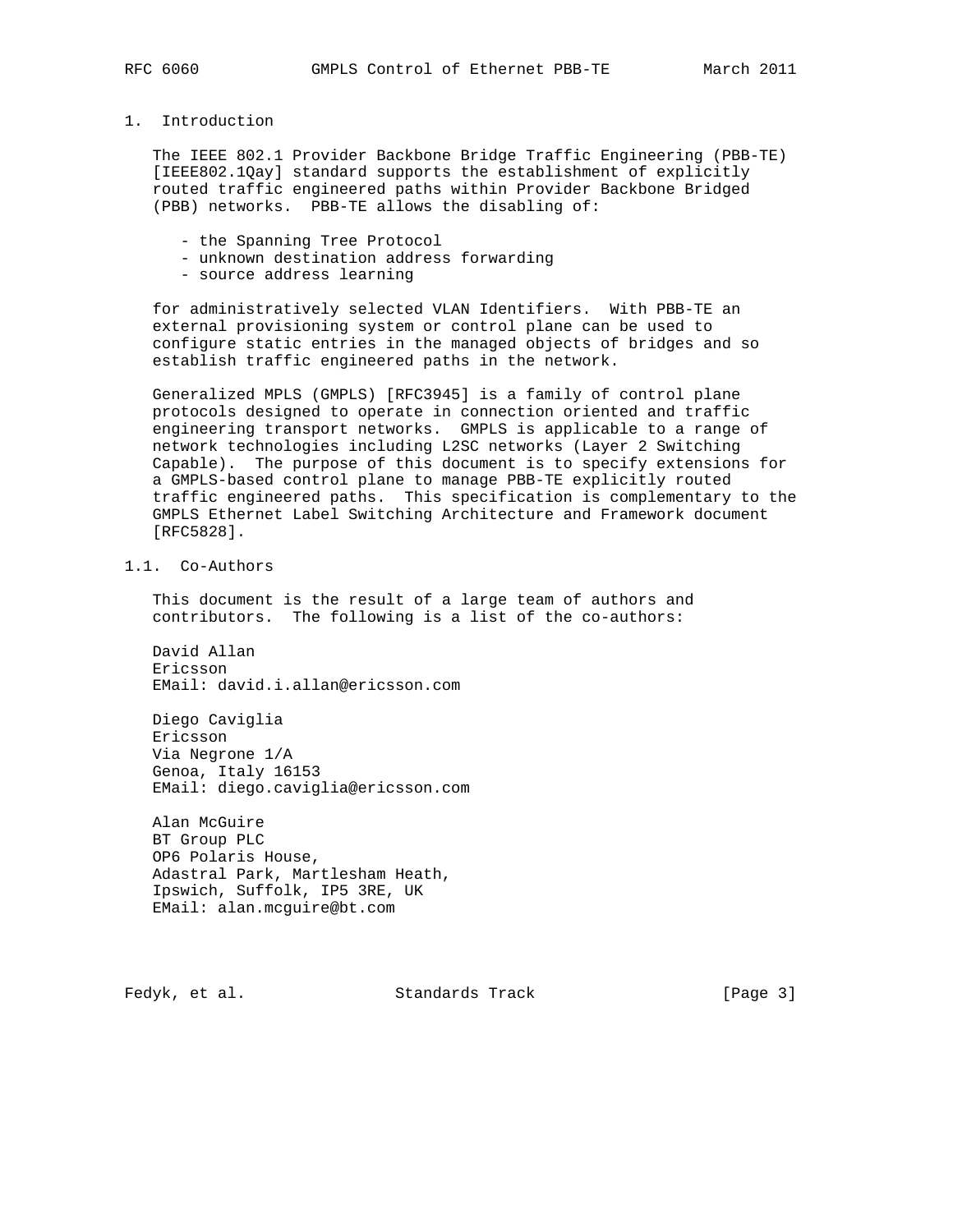Nurit Sprecher Nokia Siemens Networks, GmbH & Co. KG COO RTP IE Fixed 3 Hanagar St. Neve Ne'eman B, 45241 Hod Hasharon, Israel EMail: nurit.sprecher@nsn.com

 Lou Berger LabN Consulting, L.L.C. Phone: +1-301-468-9228 EMail: lberger@labn.net

2. Terminology

 In addition to well-understood GMPLS terms, this memo uses the following terminology from IEEE 802.1 [IEEE802.1ah] [IEEE802.1Qay]:

| - BCB      | Backbone Core Bridge                          |
|------------|-----------------------------------------------|
| $-$ BEB    | Backbone Edge Bridge                          |
| - B-MAC    | Backbone MAC                                  |
| - B-VID    | Backbone VLAN ID                              |
| - B-VLAN   | Backbone VLAN                                 |
| - CBP      | Customer Backbone Port                        |
| – CCM      | Continuity Check Message                      |
| - CNP      | Customer Network Port                         |
| - C-MAC    | Customer MAC                                  |
| - C-VID    | Customer VLAN ID                              |
| - C-VLAN   | Customer VLAN                                 |
| $-$ ESP    | Ethernet Switched Path                        |
|            | - ESP-MAC SA ESP Source MAC Address           |
|            | - ESP-MAC DA ESP Destination MAC Address      |
| - ESP-VID  | ESP VLAN ID                                   |
| - Eth-LSP  | Ethernet Label Switched Path                  |
| $-$ IB-BEB | A BEB comprised of both I- and B-components   |
| - I-SID    | Ethernet Service Instance Identifier          |
| - TAG      | An Ethernet Header Field with Type and Values |
| – MAC      | Media Access Control                          |
| $-$ PBB    | Provider Backbone Bridges                     |
| - PBB-TE   | Provider Backbone Bridges Traffic Engineering |
| $-$ PIP    | Provider Instance Port                        |
| – PNP      | Provider Network Port                         |
| - PS       | Protection Switching                          |
| - P2P      | Point-to-Point                                |
| - P2MP     | Point-to-Multipoint                           |
| - SVL      | Shared VLAN Learning                          |
|            |                                               |

Fedyk, et al. Standards Track [Page 4]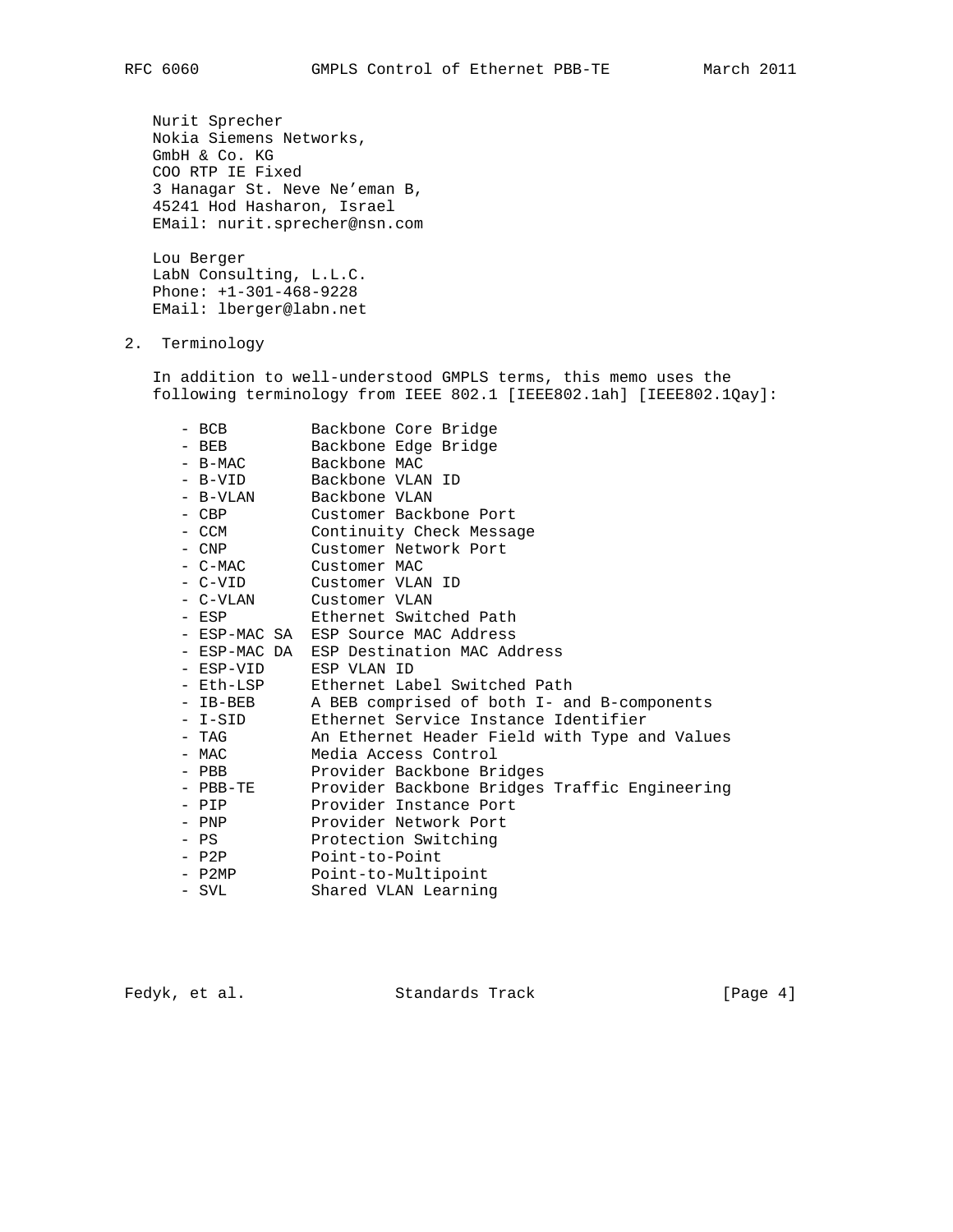- TESI Traffic Engineering Service Instance
- VID VLAN ID
- VIP Virtual Instance Port
- VLAN Virtual LAN

2.1. PBB-TE and GMPLS Terminology

 The PBB-TE specification [IEEE802.1Qay] defines some additional terminology to clarify the PBB-TE functions. We repeat these here in expanded context to translate from IEEE to GMPLS terminology. The terms "bridge" and "switch" are used interchangeably in this document. The signaling extensions described here apply equally well to a PBB-TE-capable bridge supporting GMPLS signaling or to a GMPLS capable switch supporting Ethernet PBB-TE forwarding.

- Ethernet Switched Path (ESP):

 A provisioned traffic engineered unidirectional connectivity path between two or more Customer Backbone Ports (CBPs) that extends over a Provider Backbone Bridge Network (PBBN). The path is identified by the 3-tuple <ESP-MAC DA, ESP-MAC SA, ESP- VID>. An ESP is point-to-point (P2P) or point-to-multipoint (P2MP). An ESP is analogous to a (unidirectional) point-to point or point-to-multipoint LSP. We use the term Ethernet-LSP (Eth-LSP) for GMPLS established ESPs.

- Point-to-Point ESP:

 An ESP between two CBPs. The ESP-DA and the ESP-SA in the ESP's 3-tuple identifier are the individual MAC addresses of the two CBPs.

- Point-to-Multipoint ESP:

 An ESP among one root CBP and n leaf CBPs. The ESP-DA in the ESP's 3-tuple identifier is a group MAC address identifying the n leaf CBPs, and the ESP-SA is the individual MAC address of the root.

- Point-to-Point PBB-TE Service Instance (P2P TESI):

 A service instance supported by two point-to-point ESPs where the ESPs' endpoints have the same CBP MAC addresses. The two unidirectional ESPs are forming a bidirectional service. The PBB-TE standard [IEEE802.1Qay] notes the following: for reasons relating to TE service monitoring diagnostics, operational simplicity, etc., the IEEE PBB-TE standard assumes that the point-to-point ESPs associated with a point-to-point TESI are

Fedyk, et al. Standards Track [Page 5]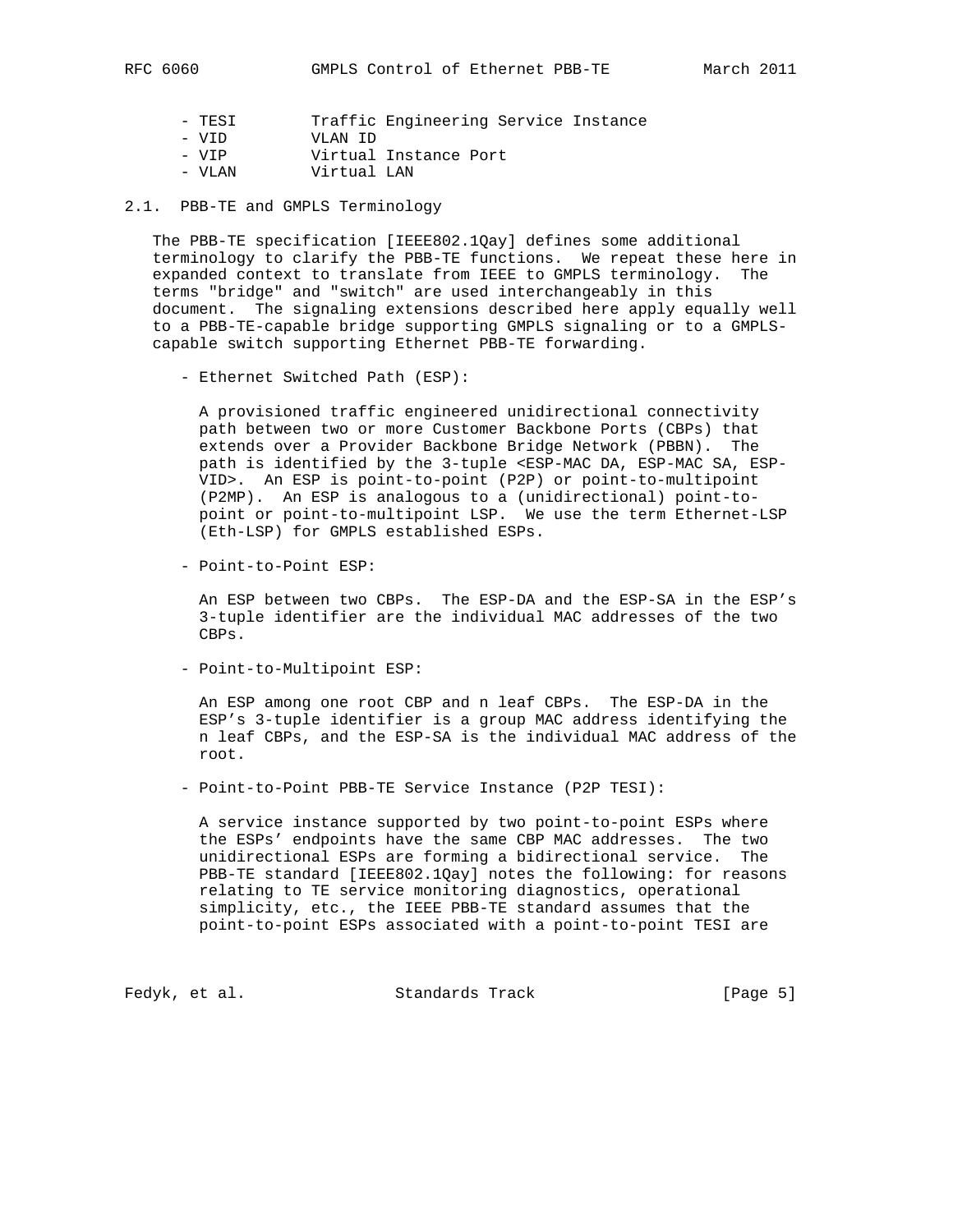co-routed. Support for a point-to-point TE services that comprises non-co-routed ESPs is problematic, and is not defined in this standard. Hence, a GMPLS bidirectional LSP is analogous to a P2P TE Service Instance. We use the term "bidirectional Ethernet-LSP" for GMPLS-established P2P PBB-TE Service Instances.

### 2.2. Conventions Used in This Document

 The key words "MUST", "MUST NOT", "REQUIRED", "SHALL", "SHALL NOT", "SHOULD", "SHOULD NOT", "RECOMMENDED", "MAY", and "OPTIONAL" in this document are to be interpreted as described in [RFC2119].

3. Creation and Maintenance of PBB-TE Paths Using GMPLS

 IEEE PBB-TE is a connection-oriented Ethernet technology. PBB-TE ESPs are created bridge by bridge (or switch by switch) by simple configuration of Ethernet forwarding entries. This document describes the use of GMPLS as a valid control plane for the setup, teardown, protection, and recovery of ESPs and TESIs and specifies the required RSVP-TE extensions for the control of PBB-TE Service Instances.

 PBB-TE ESP and services are always originated and terminated on IB-Backbone Edge Bridges (IB-BEBs). IB-BEBs are constituted of I and B components, this is illustrated in Figure 1. A B-component refers to the structure and mechanisms that support the relaying of frames identified by Backbone VLANs in a Provider Backbone Bridge. An I-component refers to the structure and mechanisms that support the relaying of frames identified by service instances (I-SIDs) in a Provider Backbone Bridge. PBB and PBB-TE relay frames with added I-Component TAGs in the I-component and VLAN TAGs in the B-component. PBB and PBB-TE forward frames based on VLAN ID in the VLAN TAG (in the PBB case a B-VID) until the destination MAC address is supported locally by a B-component on this bridge indicating the destination has been reached. At that point, the B-VLAN tag is removed and processing or forwarding on the next TAG begins (in the PBB case an I-Component TAG) until the I-component identified by the I-SID is reached. At the I-component, the I-Component TAG is removed and the next Ethernet type identifies the TAG, etc.

 An Ethernet service supported by a PBB-TE TESI is always attached to a Customer Network Port (CNP) of the I-component. A Service Instance Identifier (I-SID) is assigned for the service. I-SIDs are only looked at by source and destination (edge) bridges, so I-SIDs are transparent to path operations and MAY be signaled. The I- and B-components have internal ports that are connected via an internal LAN. These internal ports are the Provider Instance Ports (PIPs) and

Fedyk, et al. Standards Track [Page 6]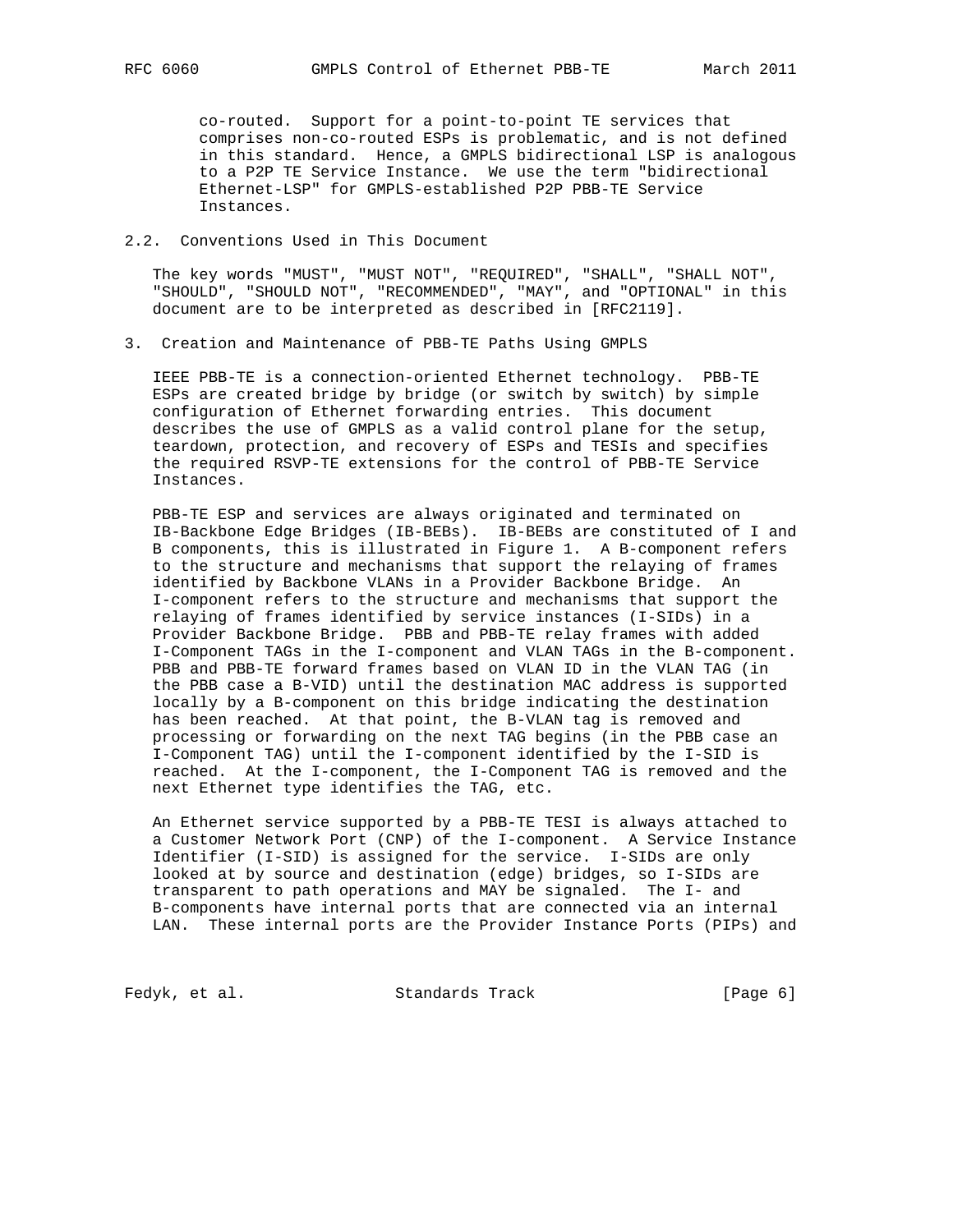Customer Backbone Ports (CBPs). PIPs and CBPs are not visible outside the IB-BEB. ESPs are always originated and terminated on CBP ports and use the MAC address of that port. The I-component encapsulates the service frames arriving from the CNP by adding an I-SID and a complete Ethernet MAC header with an ESP-MAC DA and ESP-MAC SA. The B-component adds the ESP-VID.

 This document defines extensions to GMPLS to establish ESPs and TESIs. As can be seen from the above, this requires configuration of both the I- and B-components of the IB-BEBs connected by the ESPs.

 In the GMPLS control plane, TE Router IDs are used to identify the IB-BEBs and Backbone Core Bridges (BCBs), and TE Links describe links connected to PNPs and CNPs. TE Links are not associated with CBPs or PIPs.

 Note that since multiple internal CBPs may exist, an IB-BEB receiving a PATH message MUST be able to determine the appropriate CBP that is the termination point of the Eth-LSP. To this end, IB-BEBs SHOULD advertise the CNP TE Links in the GMPLS control plane and RSVP-TE signaling SHOULD use the CNP TE Links to identify the termination point of Eth-LSPs. An IB-BEB receiving a PATH message specifying one of its CNPs can locally determine which CBPs have internal connectivity to the I-component supporting the given CNP. In the case that there is more than one suitable CBP, and no I-SID information is provided in the PATH message or previously in the associated Call setup, then the IB-BEB can decide freely which CBP to assign to the requested connection. On the other hand, if there is information on the service (I-SID) that the given ESP will support, then the IB-BEB MUST first determine which PIP and associated CBP is configured with the I-SID and MUST assign that CBP to the ESP.

Fedyk, et al. Standards Track [Page 7]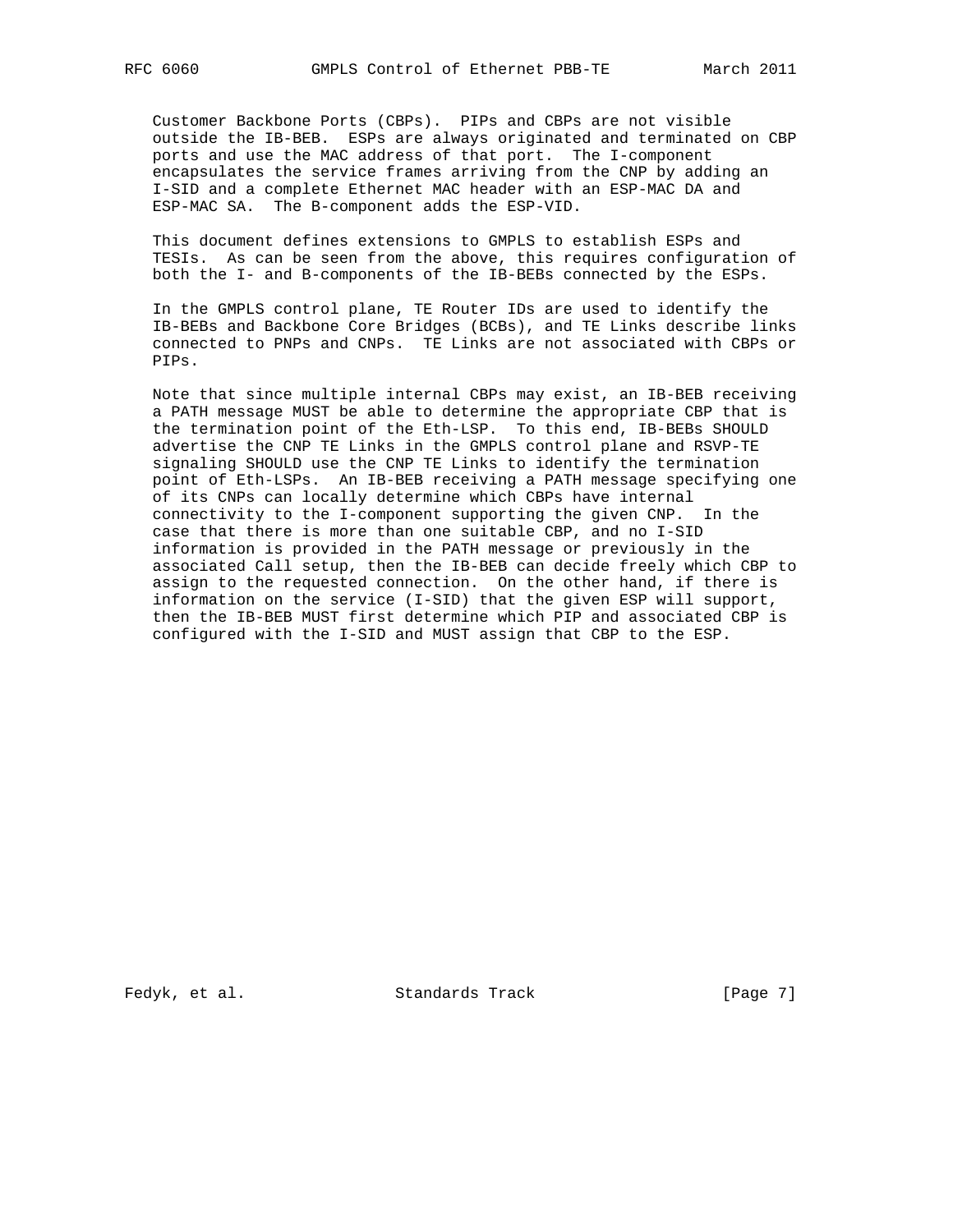

Figure 2: Ethernet/GMPLS Addressing and Label Space

 PBB-TE defines the tuple of <ESP-MAC DA, ESP-MAC SA, ESP-VID> as a unique connection identifier in the data plane, but the forwarding operation only uses the ESP-MAC DA and the ESP-VID in each direction. The ESP-VID typically comes from a small number of VIDs dedicated to PBB-TE. ESP-VIDs can be reused across ESPs. There is no requirement that ESP-VIDs for two ESPs that form a P2P TESI be the same.

Fedyk, et al. Standards Track [Page 8]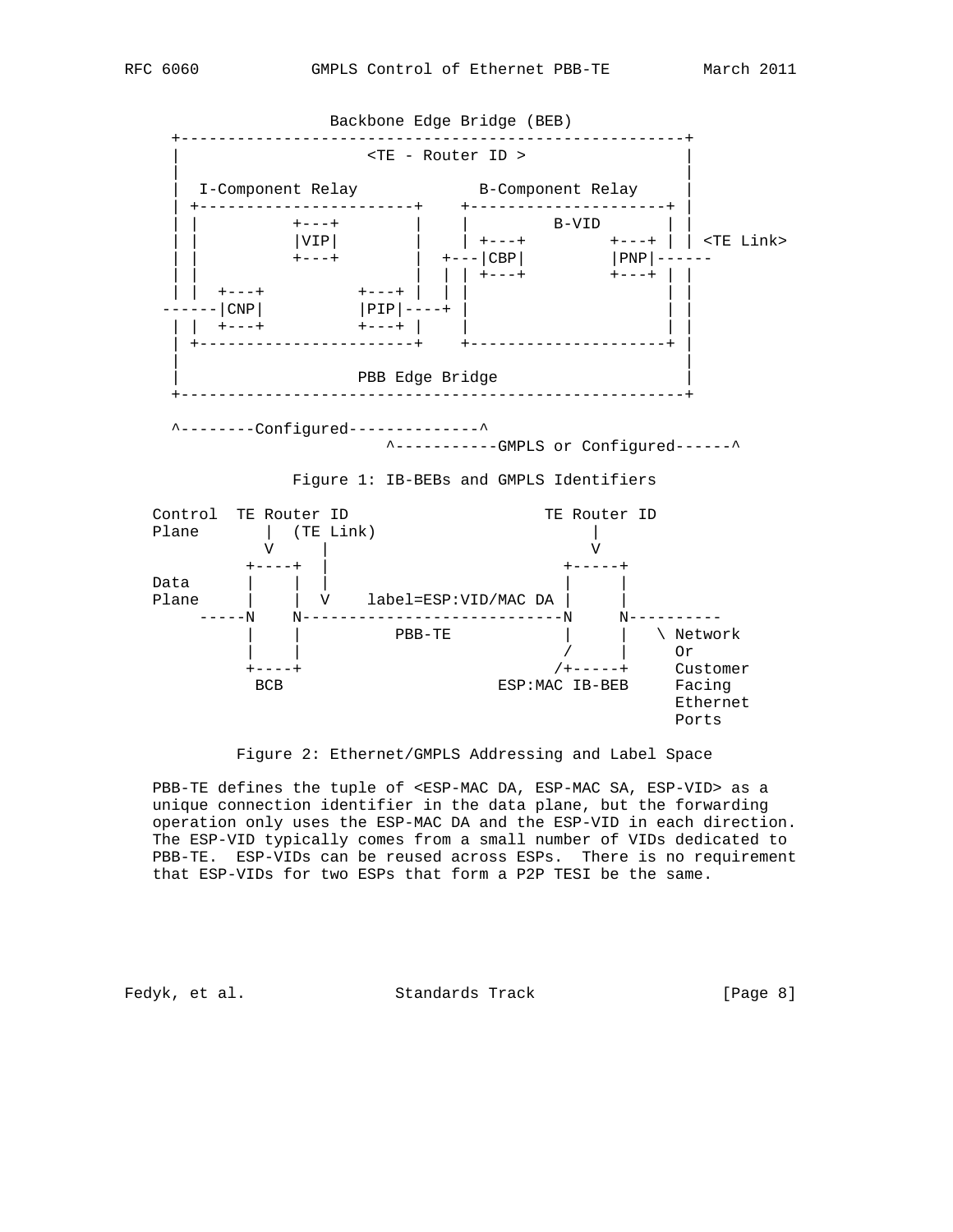When configuring an ESP with GMPLS, the ESP-MAC DA and ESP-VID are carried in a generalized label object and are assigned hop by hop, but are invariant within a domain. This invariance is similar to GMPLS operation in transparent optical networks. As is typical with other technologies controlled by GMPLS, the data plane receiver MUST accept, and usually assigns, labels from its available label pool. This, together with the label invariance requirement mentioned above, result in each PBB-TE Ethernet Label being a domain-wide unique label, with a unique ESP-VID + ESP-MAC DA, for each direction.

 The following illustrates PBB-TE Ethernet Labels and ESPs for a P2P TESI.

GMPLS Upstream Label <ESP:MAC1(DA), VID1> (60 bits) GMPLS Downstream Label <ESP:MAC2(DA), VID2> (60 bits) Upstream PBB-TE ESP 3-tuple <ESP:MAC1, MAC2, VID1> (108 bits) Downstream PBB-TE ESP 3-tuple <ESP:MAC2, MAC1, VID2> (108 bits)

Table 1: Labels and ESPs

### 3.1. Shared Forwarding

 One capability of a connectionless Ethernet data plane is to reuse destination forwarding entries for packets from any source within a VLAN to a destination. When setting up P2P PBB-TE connections for multiple sources sharing a common destination, this capability MAY be preserved provided certain requirements are met. We refer to this capability as "shared forwarding". Shared forwarding is invoked based on policy when conditions are met. It is a local decision by label allocation at each end plus the path constraints. Shared forwarding has no impact on the actual paths that are set up, but it allows the reduction of forwarding entries. Shared forwarding paths are identical in function to independently routed paths that share a path from an intersecting bridge or link except they share a single forwarding entry.

 The forwarding memory savings from shared forwarding can be quite dramatic in some topologies where a high degree of meshing is required; however, it is typically easier to achieve when the connectivity is known in advance. Normally, the originating GMPLS switch will not have knowledge of the set of shared forwarding paths rooted on the source or destination switch.

 Use of a Path Computation Element [RFC4655] or other planning style of tool with more complete knowledge of the network configuration is a way to impose pre-selection of shared forwarding with multiple paths using a single forwarding entry and optimizing for both

Fedyk, et al. Standards Track [Page 9]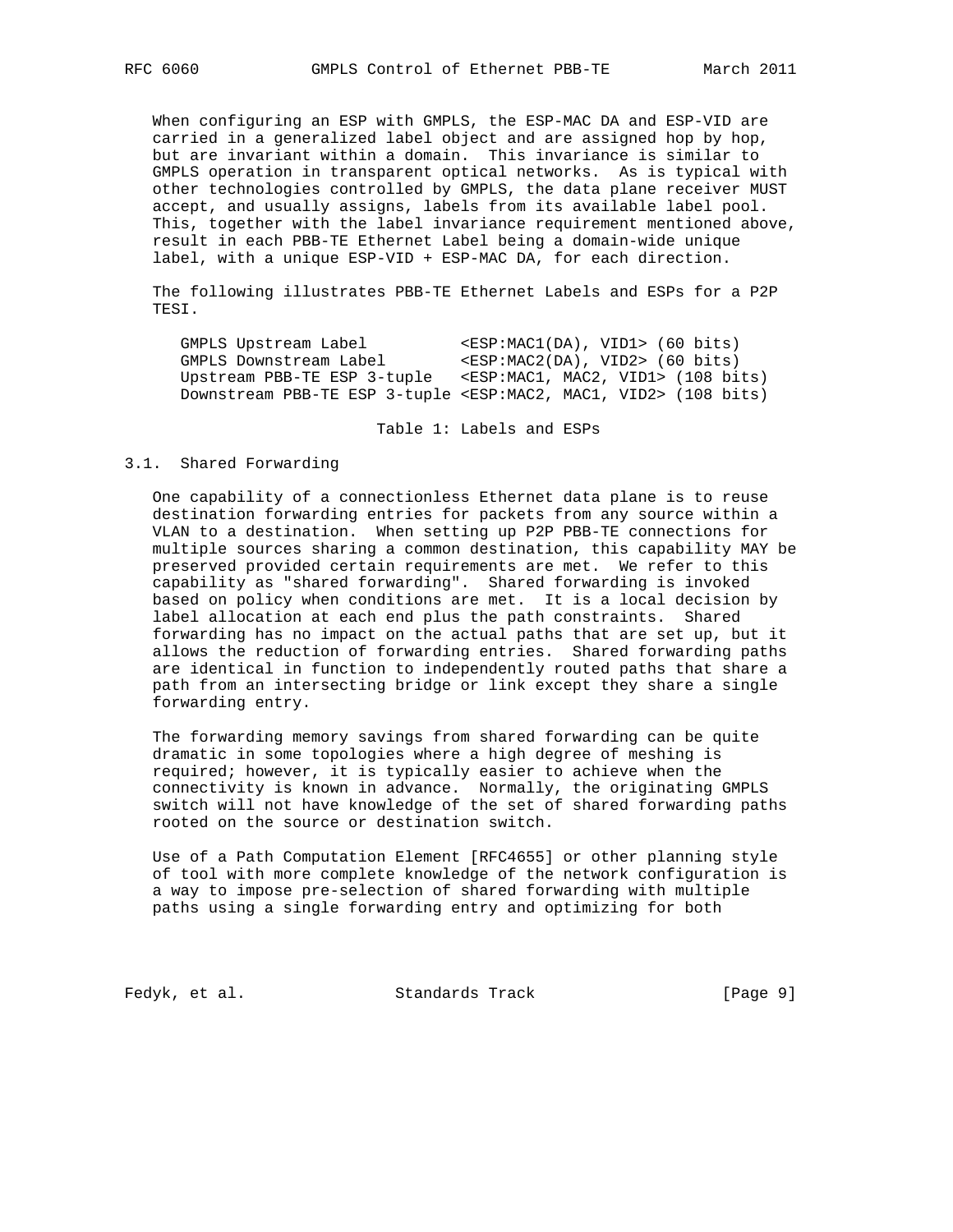directions. In this scenario, the originating bridge uses the LABEL\_SET and UPSTREAM\_LABEL objects to indicate the selection of the shared forwarding labels at both ends.

3.2. P2P Connections Procedures for Shared Forwarding

 The ESP-VID/ESP-MAC DA can be considered to be a shared forwarding identifier or label consisting of some number of P2P connections distinctly identified by the <ESP-MAC DA, ESP-MAC SA, ESP-VID> tuple. This is analogous to an LDP label merge, but in the shared forwarding case, the ESP header contains sufficient information to identify the flow to which a packet belongs. Resources can continue to be allocated per LSP with shared forwarding.

 VLAN-tagged Ethernet packets include priority marking. Priority bits MAY be used to indicate Class of Service (COS) and drop priority. Thus, traffic from multiple COSs could be multiplexed on the same Eth-LSP (i.e., similar to E-LSPs) and queuing and drop decisions are made based on the p-bits. This means that the queue selection can be done based on a per-flow basis (i.e., Eth-LSP + priority) and is decoupled from the actual steering of the packet at any given bridge.

 A bridge terminating an Eth-LSP will frequently have more than one suitable candidate for sharing a forwarding entry (common ESP-VID/ESP-MAC DA, unique ESP-MAC SA). It is a local decision of how this is performed but a good choice is a path that reduces the requirement for new forwarding entries by reusing common existing paths.

 The concept of bandwidth management still applies equally well with shared forwarding.

- 4. Specific Procedures
- 4.1. P2P Ethernet LSPs

 PBB-TE is designed to be bidirectional and symmetrically routed just like Ethernet. That is, complete and proper functionality of Ethernet protocols is only guaranteed for bidirectional Eth-LSPs. In this section, we discuss the establishment of bidirectional Eth-LSPs.

 Note, however, that it is also possible to use RSVP-TE to configure unidirectional ESPs, if the UPSTREAM\_LABEL is not included in the PATH message.

Fedyk, et al. Standards Track [Page 10]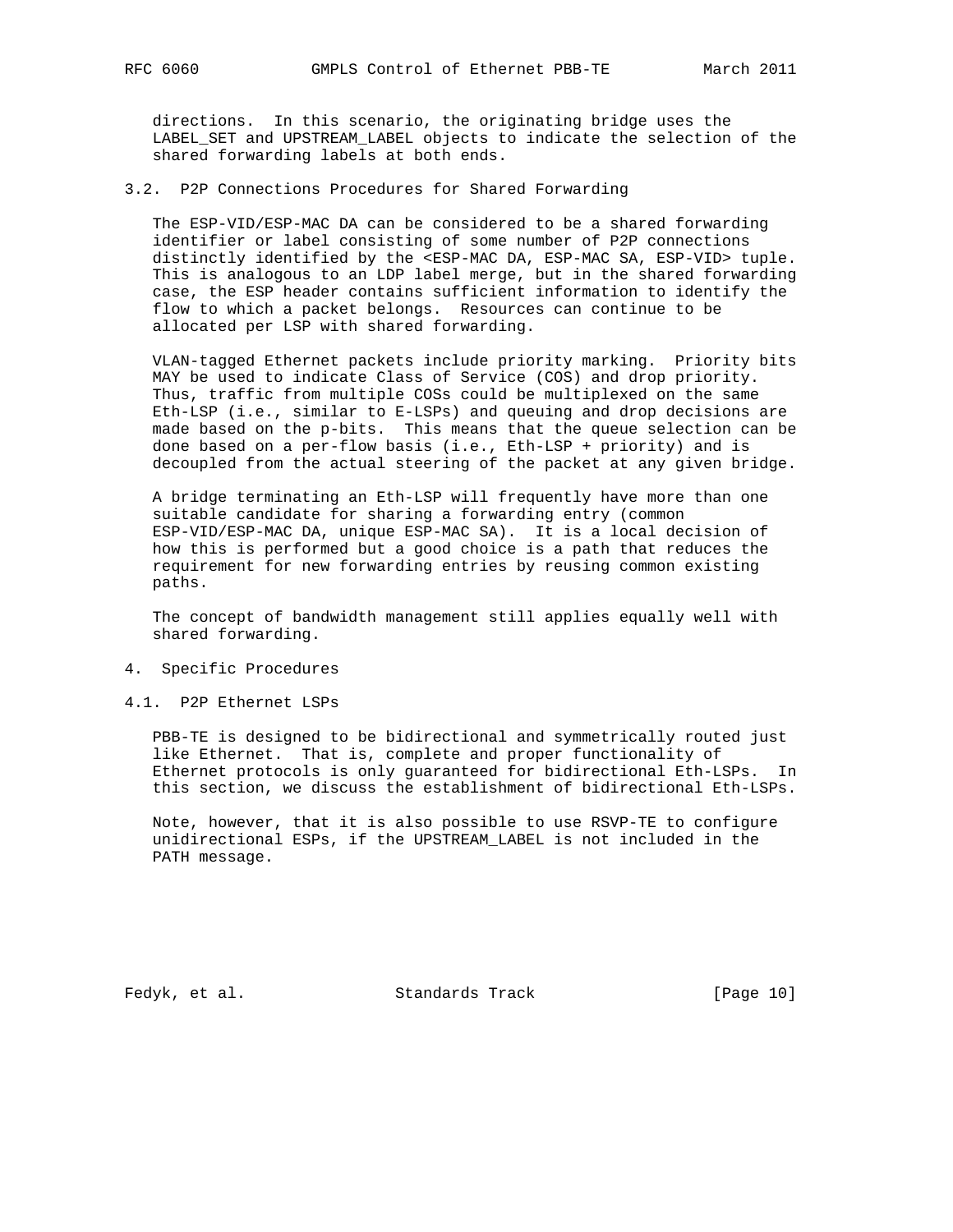To initiate a bidirectional Eth-LSP, the initiator of the PATH message MUST use the procedures outlined in [RFC3473] with the following specifics:

- 1) it MUST set the LSP encoding type to Ethernet (2) [RFC3471].
- 2) it MUST set the LSP switching type to "802\_1 PBB-TE", value 40.
- 3) it SHOULD set the Generalized Payload Identifier (G-PID) to Ethernet (33) [RFC3471].
- 4) it MUST set the UPSTREAM\_LABEL to the ESP-VID1/ESP-MAC1 tuple where the ESP-VID1 is administered locally for the local MAC address: MAC1.
- 5) it SHOULD set the LABEL\_SET or SUGGESTED\_LABEL if it chooses to influence the choice of ESP-VID/ESP-MAC DA.
- 6) it MAY carry an I-SID via Call/Connection ID [RFC4974].

 Intermediate and egress bridge processing is not modified by this document, i.e., is per [RFC3473]. However, as previously stated, intermediate bridges supporting the 802\_1 PBB-TE switching type MUST NOT modify LABEL values.

 The ESP-VID1/ESP-MAC1 tuple contained in the UPSTREAM\_LABEL is used to create a static forwarding entry in the Filtering Database of bridges at each hop for the upstream direction. This behavior is inferred from the switching type, which is 802\_1 PBB-TE. The port derived from the RSVP\_HOP object and the ESP-VID1 and ESP-MAC1 included in the PBB-TE Ethernet Label constitute the static entry.

 At the destination, an ESP-VID (ESP-VID2) is allocated for the local MAC address: MAC2, the ESP-VID2/ESP-MAC2 tuple is passed in the LABEL object in the RESV message. As with the PATH message, intermediate bridge processing is per [RFC3473], and the LABEL object MUST be passed on unchanged, upstream. The ESP-VID2/ESP-MAC2 tuple contained in the LABEL object is installed in the forwarding table as a static forwarding entry at each hop. This creates a bidirectional Eth-LSP as the PATH and RESV messages follow the same path.

# 4.1.1. P2P Path Maintenance

 Make-before-break procedures can be employed to modify the characteristics of a P2P Eth-LSP. As described in [RFC3209], the LSP ID in the sender template is updated as the new path is signaled. The procedures (including those for shared forwarding) are identical to those employed in establishing a new LSP, with the extended tunnel

Fedyk, et al. Standards Track [Page 11]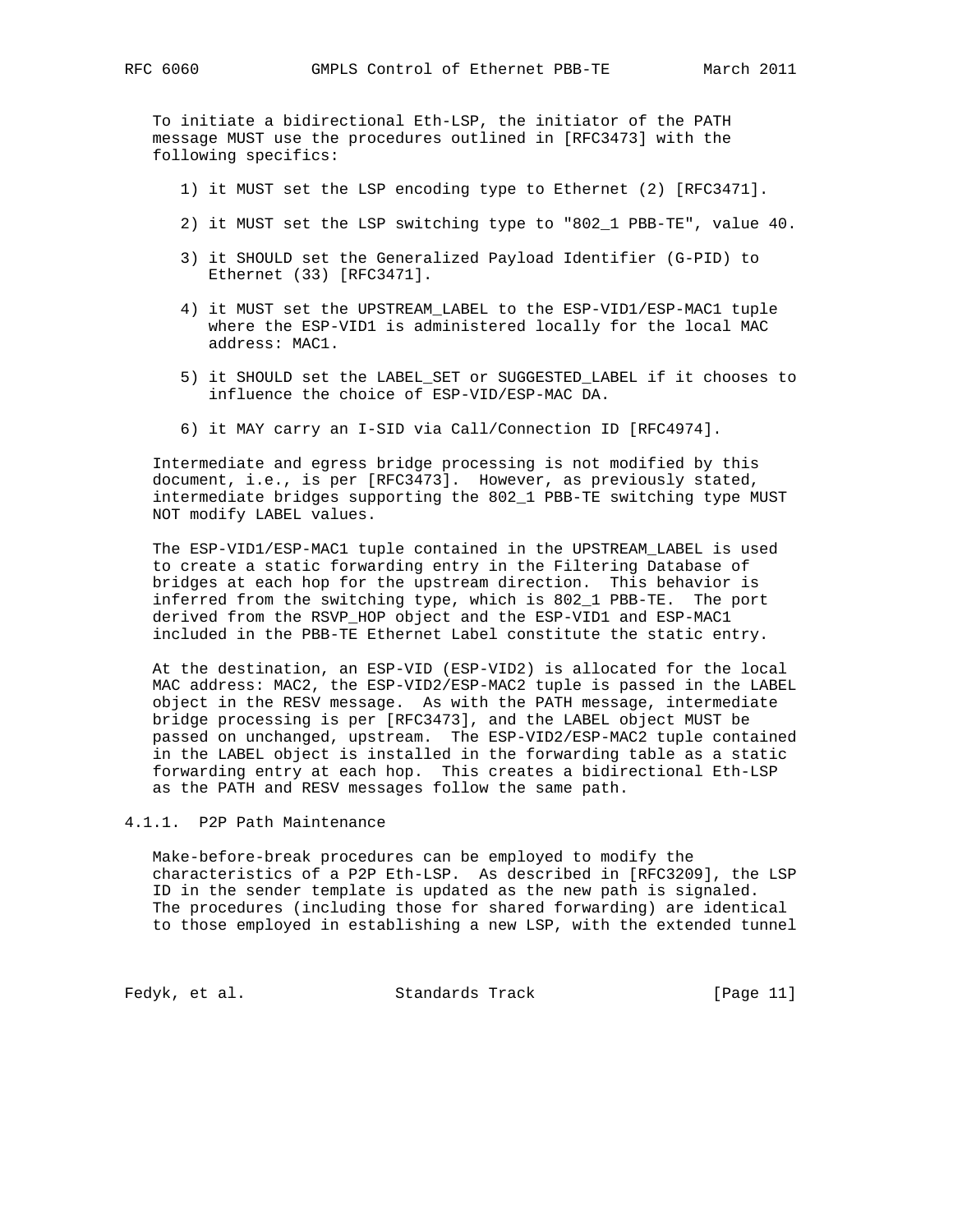ID in the signaling exchange ensuring that double booking of an associated resource does not occur.

 Where individual paths in a protection group are modified, signaling procedures MAY be combined with Protection Switching (PS) coordination to administratively force PS operations such that modification is only ever performed on the protection path. PS is a native capability of PBB-TE [IEEE802.1Qay] that can operate when two paths are set up between two common endpoints.

### 4.2. P2MP Ethernet-LSPs

 PBB-TE supports P2MP VID/Multicast MAC (MMAC) forwarding. In this case, the PBB-TE Ethernet Label consists of a VID and a Group MAC address. The procedures outlined in [RFC3473] and [RFC4875] could be adapted to signal P2MP LSPs for the source (point) to destination (multipoint) direction. Each one of the branches of the P2MP Eth-LSP would be associated with a reverse-path symmetric and congruent P2P Eth-LSP.

 Complete procedures for signaling bidirectional P2MP E-LSPs are out of scope for this document.

### 4.3. PBB-TE Ethernet Label

 The PBB-TE Ethernet Label is a new generalized label with the following format:

 $0$  1 2 3 0 1 2 3 4 5 6 7 8 9 0 1 2 3 4 5 6 7 8 9 0 1 2 3 4 5 6 7 8 9 0 1 +-+-+-+-+-+-+-+-+-+-+-+-+-+-+-+-+-+-+-+-+-+-+-+-+-+-+-+-+-+-+-+-+ |0 0 0 0| ESP VID | ESP MAC (highest 2 bytes) | +-+-+-+-+-+-+-+-+-+-+-+-+-+-+-+-+-+-+-+-+-+-+-+-+-+-+-+-+-+-+-+-+ ESP MAC +-+-+-+-+-+-+-+-+-+-+-+-+-+-+-+-+-+-+-+-+-+-+-+-+-+-+-+-+-+-+-+-+

### Figure 3: PBB-TE Ethernet Label

 This format MUST be used for both P2P and P2MP Eth-LSPs. For P2P Eth-LSPs, the fields specify a VID and a unicast MAC address; whereas, for P2MP Eth-LSPs, a VID and a group MAC address is carried in the label. The PBB-TE Ethernet Label is a domain-wide unique label and MUST be passed unchanged at each hop. This has similarity to the way in which a wavelength label is handled at an intermediate bridge that cannot perform wavelength conversion, and is described in [RFC3473].

Fedyk, et al. Standards Track [Page 12]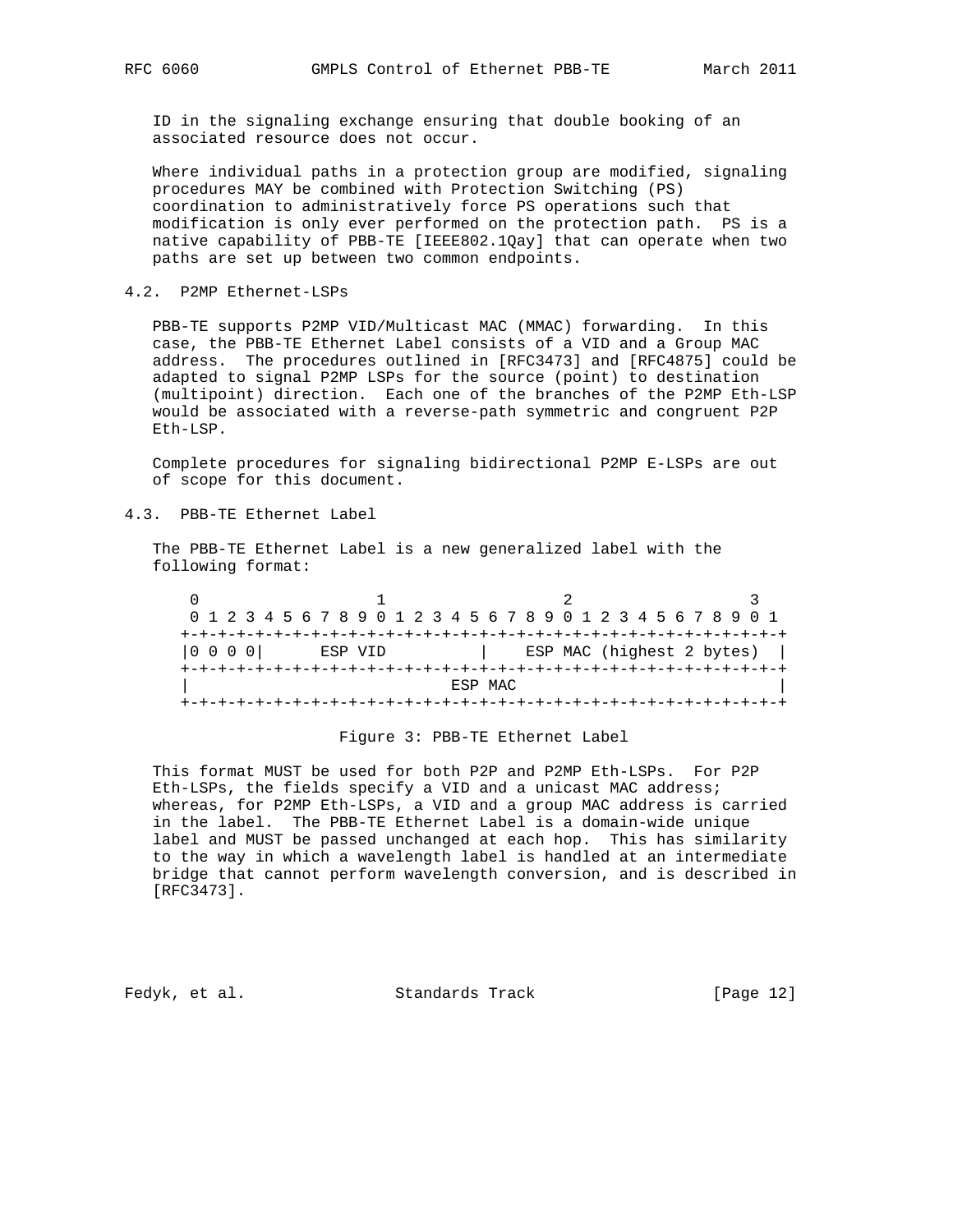# 4.4. Protection Paths

 When protection is used for path recovery, it is required to associate the working and protection paths into a protection group. This is achieved as defined in [RFC4872] and [RFC4873] using the ASSOCIATION and PROTECTION objects.

### 4.5. Service Instance Identification

 The I-SID is used to uniquely identify services within the network. Unambiguous identification is achieved by ensuring global uniqueness of the I-SIDs within the network or at least between any pair of edge bridges. On IB-BEBs, the Backbone Service Instance Table is used to configure the mapping between I-SIDs and ESPs. This configuration can be either manual or semi-automated by signaling described here.

 RSVP-TE Signaling MAY be used to automate I-SID to ESP mapping. By relying on signaling, it is ensured that the same I-SID is assigned to the service and mapped to the same ESP. Note, by signaling the I-SID associated to the ESP, one can ensure that IB-BEBs select the appropriate CBP port.

 CALL signaling [RFC4974] MAY be used to create an association between the Eth-LSP endpoints prior to establishment of the LSP. The CALL\_ATTRIBUTES object can be used during CALL signaling, as described in [RFC4974], to indicate properties of the CALL. The Service ID TLV, defined below, can be carried in the CALL\_ATTRIBUTES object to indicate the I-SID to ESP mapping for the Eth-LSP that will be set up in association with the CALL.

 Alternatively, the GMPLS RSVP-TE PATH message can carry the I-SID association using the Service ID TLV in the LSP\_ATTRIBUTES object [RFC5420] at the time of Eth-LSP signaling. Using this mechanism, it is possible to create the I-SID association, either when the path is set up or at a later time using a PATH refresh.

 A new Service ID TLV is defined for the CALL\_ATTRIBUTES and LSP\_ATTRIBUTES objects. The type value is 3 when carried in the CALL\_ATTRIBUTES object and the type value is 2 when carried in the LSP\_ATTRIBUTES object. The format is depicted below.

Fedyk, et al. Standards Track [Page 13]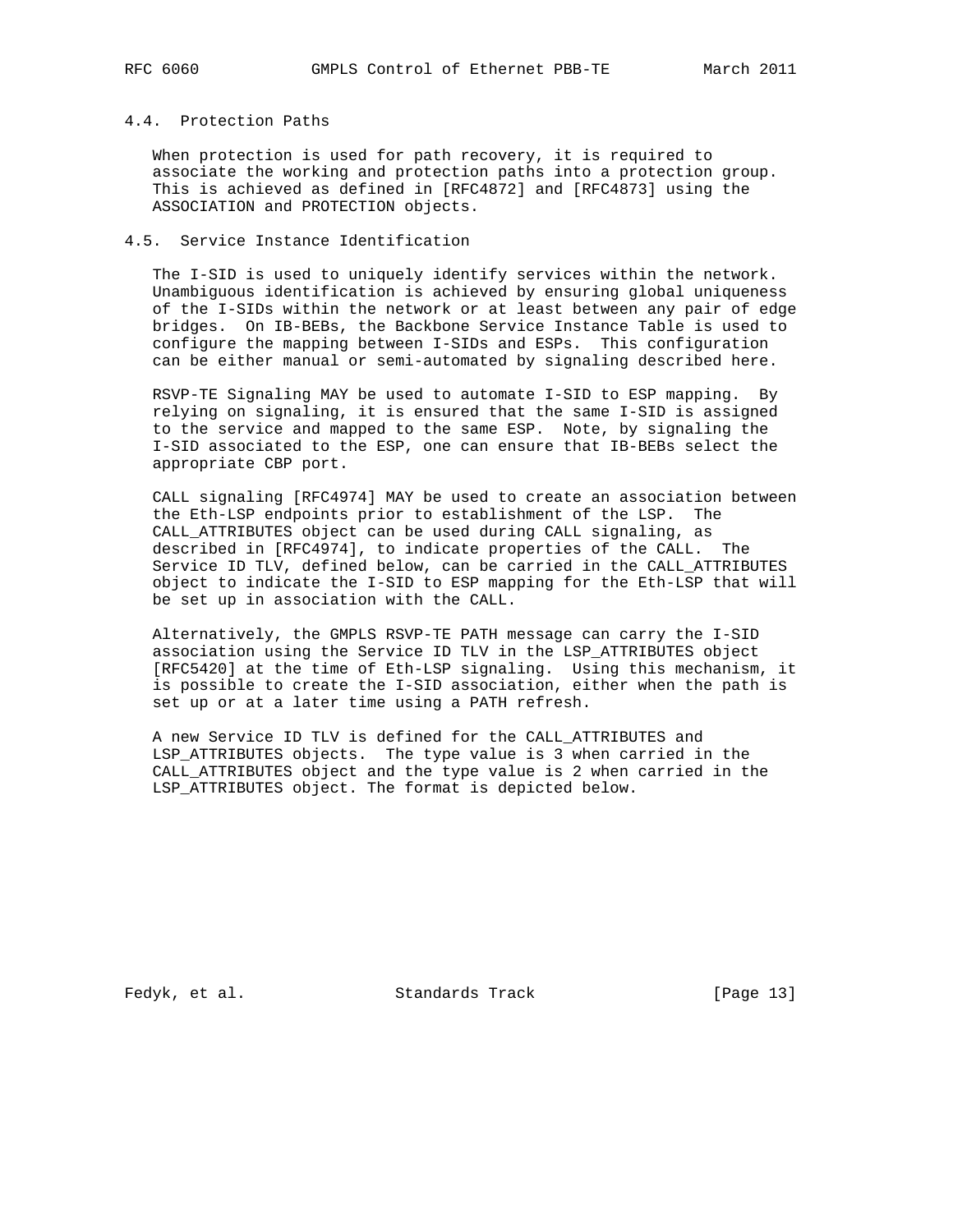|      |                    | 0 1 2 3 4 5 6 7 8 9 0 1 2 3 4 5 6 7 8 9 0 1 2 3 4 5 6 7 8 9 |  |
|------|--------------------|-------------------------------------------------------------|--|
|      |                    |                                                             |  |
| Type |                    | Length (variable)                                           |  |
|      |                    |                                                             |  |
|      | I-SID Set Object 1 |                                                             |  |
|      |                    |                                                             |  |
|      |                    |                                                             |  |
|      |                    |                                                             |  |
|      |                    |                                                             |  |
|      | I-SID Set Object n |                                                             |  |
|      |                    |                                                             |  |

### Figure 4: Service ID TLV

 - I-SID Set Object: is used to define a list or range of I-SIDs. Multiple I-SID Set Objects can be present. At least one I-SID Set Object MUST be present. In most of the cases, a single I-SID Set Object with a single I-SID value is used. The I-SID Set Object is used to define a list or range of I-SIDs. The format of the I-SID Set Object is based on the LABEL\_SET Object:

|                     | 0 1 2 3 4 5 6 7 8 9 0 1 2 3 4 5 6 7 8 9 0 1 2 3 4 5 6 7 8 9 |           | 0 1 |  |  |
|---------------------|-------------------------------------------------------------|-----------|-----|--|--|
|                     |                                                             |           |     |  |  |
| Action              | Reserved                                                    | Length    |     |  |  |
| $+ - + - + - + - +$ |                                                             |           |     |  |  |
| Reserved            |                                                             | I-SID 1   |     |  |  |
|                     |                                                             |           |     |  |  |
|                     |                                                             |           |     |  |  |
|                     |                                                             |           |     |  |  |
|                     |                                                             |           |     |  |  |
| Reserved            |                                                             | $I-SID$ n |     |  |  |
|                     |                                                             |           |     |  |  |

### Figure 5: I-SID Set Object

- Action: 8 bits

 The following actions are defined: list (0), range (1). When a range is defined, there are only two I-SIDs that follow the beginning I-SID and the end of the range I-SID. When list is defined, a number of I-SIDs may be defined.

- Length: 16 bits

This indicates the length of the I-SID Set object.

Fedyk, et al. Standards Track [Page 14]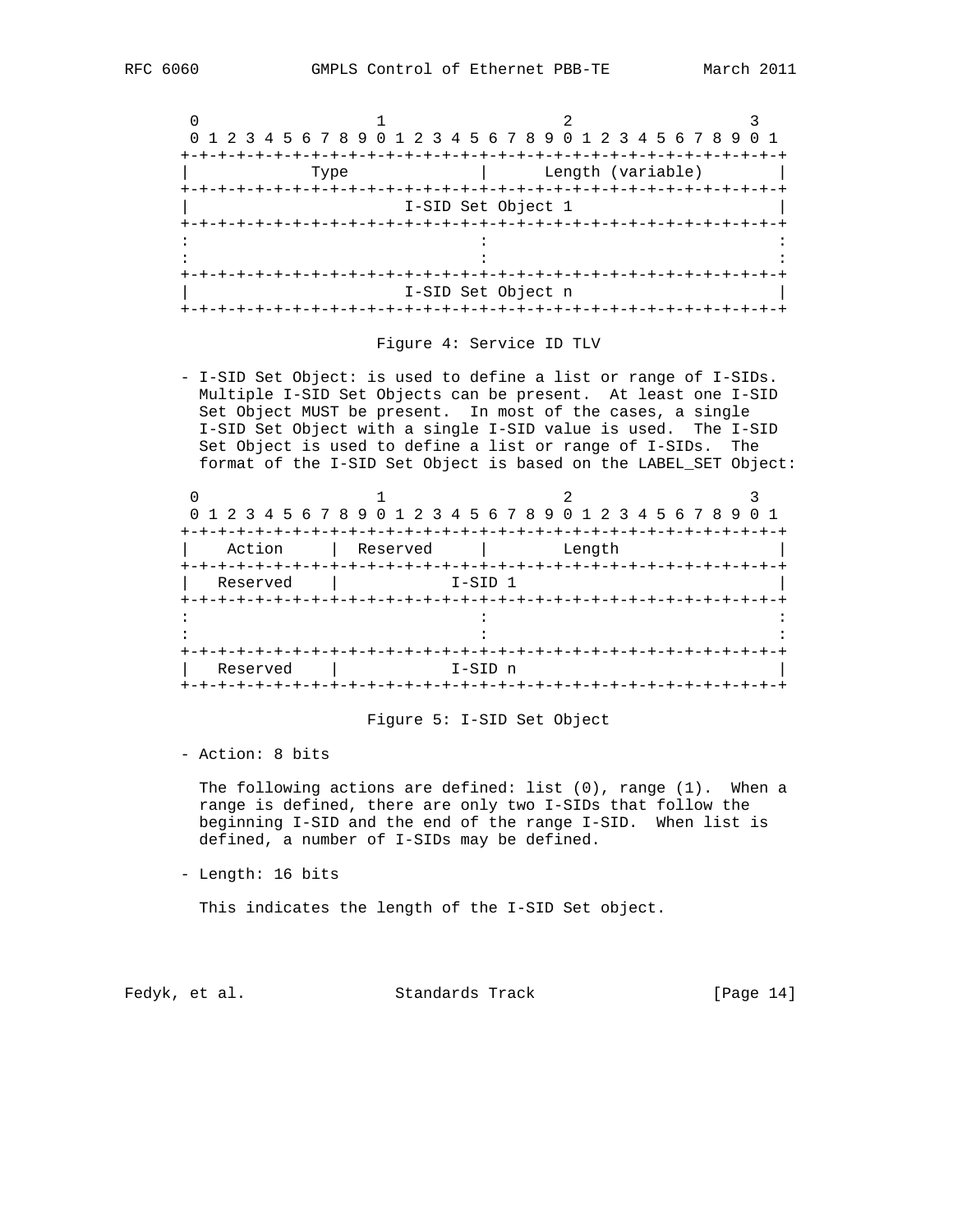- I-SID: 24 bits

 The I-SID value identifies a particular backbone service instance.

5. Error Conditions

The following errors identify Eth-LSP-specific problems.

 In PBB-TE, a set of ESP-VIDs allocated to PBB-TE must be configured. Therefore, it is possible in some situations that the configuration of a bridge is not the same as other bridges. If the ESP-VIDs of various bridges have some ESP-VIDs in common, it is possible some paths may be set up before encountering issues. This is a management issue since all bridges should have the same ESP-VID range. Configuration should be consistent.

5.1. ESP-VID-Related Errors

 The network operator administratively selects a set of VLAN Identifiers that can be used to set up ESPs. Consequently, any VID outside the allocated range is invalid, and an error MUST be generated where the mismatch is discovered. The Error indication is carried in the PathErr message from any intermediate bridge that does not support the signaled source VID or optionally the destination VID. The Error MAY be indicated in the ResvErr if the allocation error happens on the RESV message. In this case, a bridge that does not support the signaled destination VID MUST signal the error.

5.1.1. Invalid ESP-VID Value in the PBB-TE Ethernet Label

 If a bridge is not configured to use the ESP-VID value, carried in the Label object, for PBB-TE ESPs, it MUST immediately generate an error: Routing problem (24) / Unacceptable label value (6). Handling of this error is according to [RFC3209].

 Note that an originating bridge can reuse an ESP-VID with a different source or destination B-MAC address. By allocating a number of B-MACs and a number of ESP-VIDs, a large number of PBB-TE connections may be supported.

Note, this error may be originated by any bridge along the path.

Fedyk, et al. Standards Track [Page 15]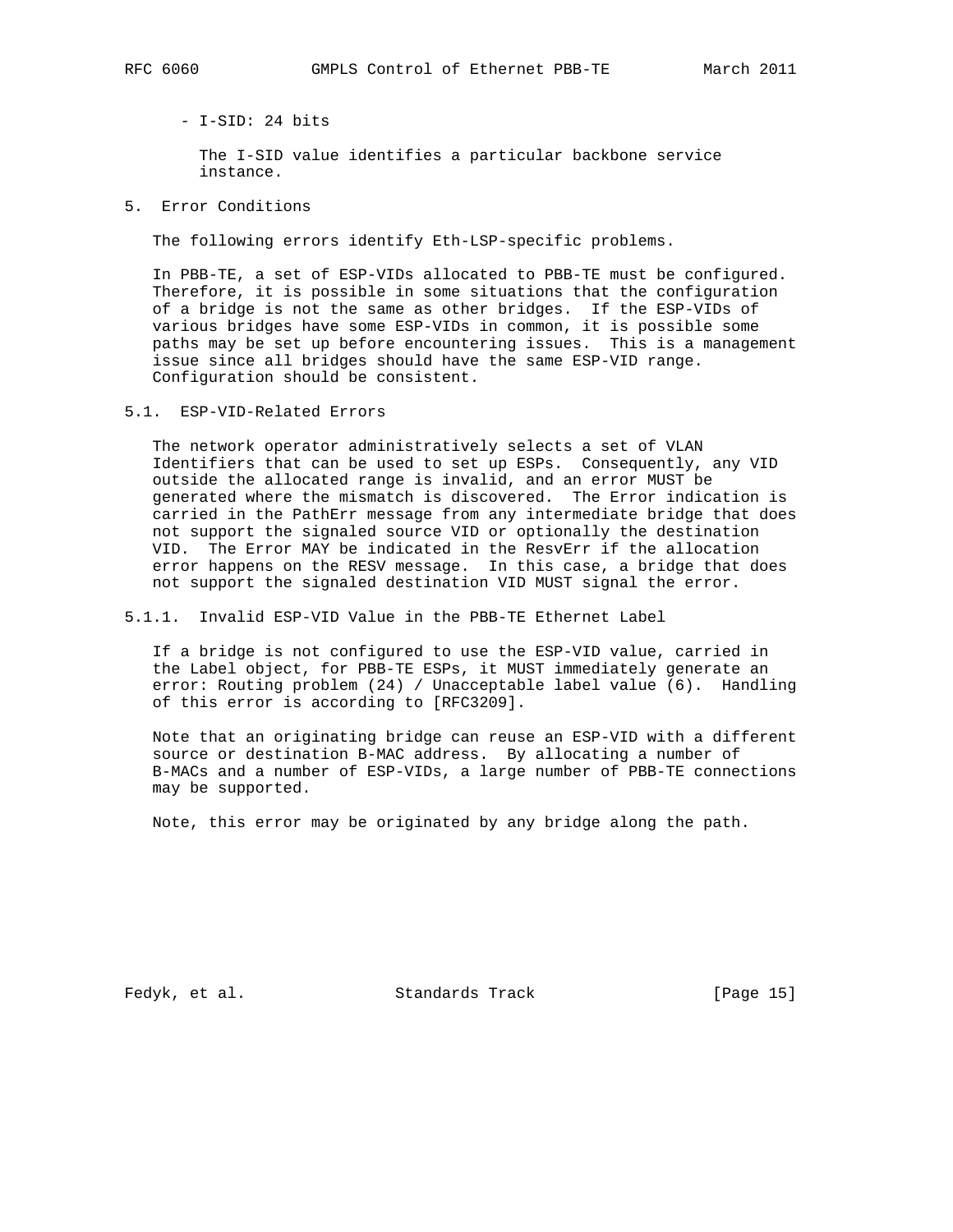### 5.1.2. Allocated ESP-VID Range is Exhausted

 The destination bridge, after receiving the PATH message, has to assign a VID, which, together with its MAC address, will constitute the PBB-TE Ethernet Label. An existing VID may be reused when shared forwarding is used or when there are no path conflicts; otherwise, the bridge has to allocate a VID.

 Depending on the size of the allocated VLAN range and the number of Eth-LSPs terminated on a particular bridge, it is possible that the available VIDs are exhausted; hence, no PBB-TE Ethernet Label can be allocated. In this case, the destination bridge SHOULD generate a PathErr message with error code: Routing problem (24) and error value: MPLS Label allocation failure (9).

### 5.2. Invalid MAC Address

 IEEE defines a set of reserved MAC addresses from 01-80-C2-00-00-00 to 01-80-C2-00-00-0F as explained in [IEEE802.1Q] that have special meaning, processing, and follow specific forwarding rules. These addresses cannot be used for PBB-TE ESPs. In the case the PBB-TE Ethernet Label refers to such a MAC address, a bridge encountering the mismatch MUST immediately generate an error: Routing problem (24) / Unacceptable label value (6). Handling of this error is according to [RFC3209].

6. Security Considerations

 This document does not introduce new security issues; the considerations in [RFC4872] and [RFC4873] apply.

 A GMPLS-controlled Ethernet PBB-TE system assumes that users and devices attached to User-to-Network Interfaces (UNIs) may behave maliciously, negligently, or incorrectly. Intra-provider control traffic is trusted not to be malicious. In general, these requirements are no different from the security requirements for operating any GMPLS network. Access to the trusted network will only occur through the protocols defined for the UNI or Network-to-Network Interface (NNI) or through protected management interfaces.

 When in-band GMPLS signaling is used for the control plane, the security of the control plane and the data plane may affect each other. When out-of-band GMPLS signaling is used for the control plane, the data-plane security is decoupled from the control plane; therefore, the security of the data plane has less impact on overall security.

Fedyk, et al. Standards Track [Page 16]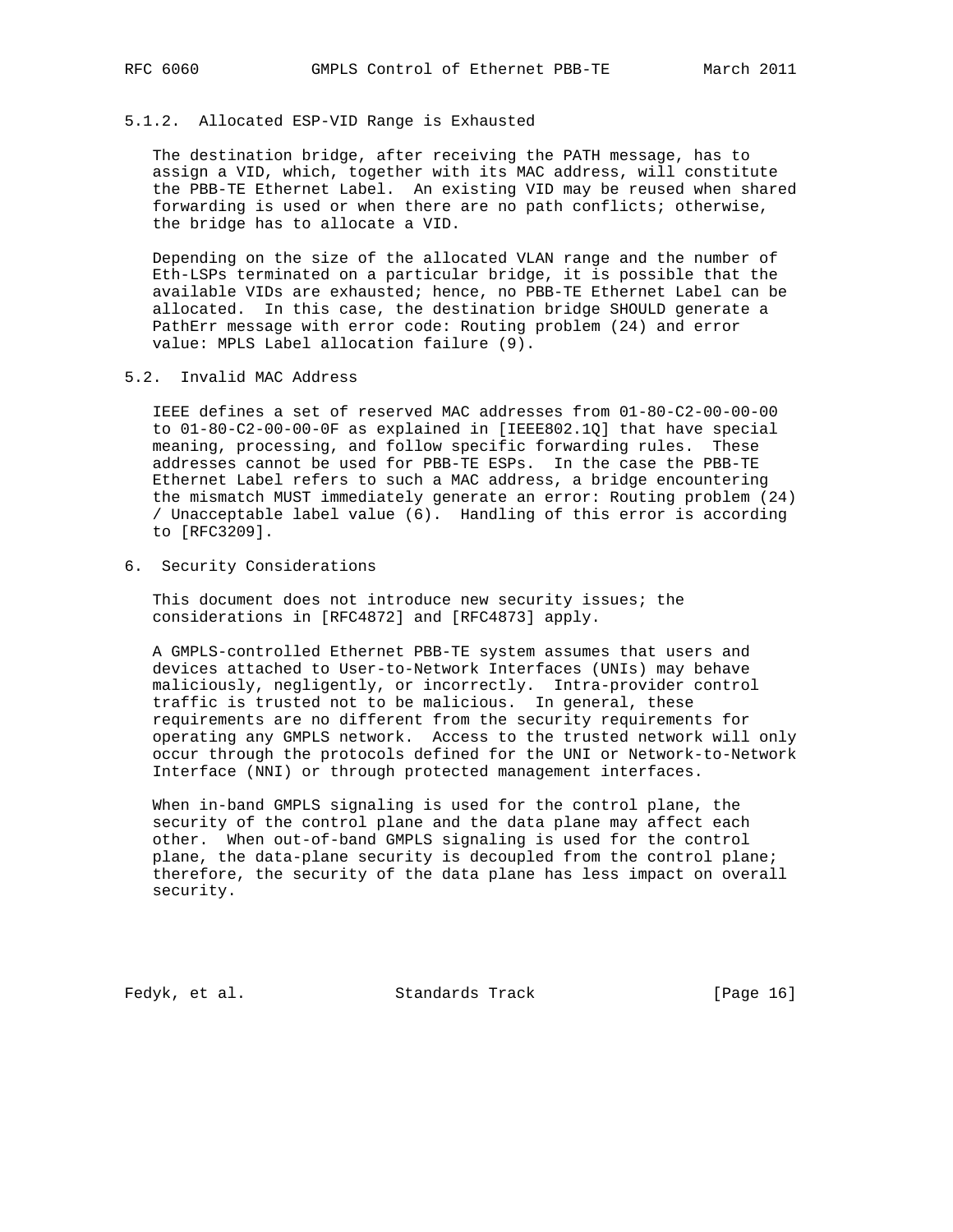Where GMPLS is applied to the control of VLAN only, the commonly known techniques for mitigation of Ethernet denial-of-service (DoS) attacks may be required on UNI ports. PBB-TE has been designed to interwork with legacy VLANs and the VLANs provide isolation from Ethernet legacy control planes.

 Where control-plane communications are point-to-point over links that employ 802.1AE Media Access Control Security [MACSEC], it may reasonably be determined that no further security measures are used. In other cases, it is appropriate to use control-plane security where it is deemed necessary to secure the signaling messages. GMPLS signaling security measures are described in [RFC3471] and [RFC3473], and they inherit security techniques applicable to RSVP-TE, as described in [RFC3209] and [RFC2205]. For a fuller overview of GMPLS security techniques, see [RFC5920].

7. IANA Considerations

 A new Switching Type, "802\_1 PBB-TE" (40), has been assigned in the Switching Types registry of the GMPLS Signaling Parameters registry.

 The Service ID TLV has been assigned in the Attributes TLV Space in the RSVP-TE Parameters registry. It is carried in the LSP\_ATTRIBUTES object (class = 197, C-Type = 1) [RFC5420]. This new type has been registered as follows:

 Type: 2 Name: Service ID TLV Allowed on LSP\_ATTRIBUTES: Yes Allowed on LSP\_REQUIRED\_ATTRIBUTES: No

 The Service ID TLV has been assigned value 3 in the Call Attributes TLV registry in the RSVP Parameters registry. It is carried in the CALL\_ATTRIBUTES object (class = 202, C-Type = 1) defined by [RFC6001].

- 8. References
- 8.1. Normative References
	- [RFC2119] Bradner, S., "Key words for use in RFCs to Indicate Requirement Levels", BCP 14, RFC 2119, March 1997.
	- [RFC2205] Braden, R., Ed., Zhang, L., Berson, S., Herzog, S., and S. Jamin, "Resource ReSerVation Protocol (RSVP) -- Version 1 Functional Specification", RFC 2205, September 1997.

Fedyk, et al. Standards Track [Page 17]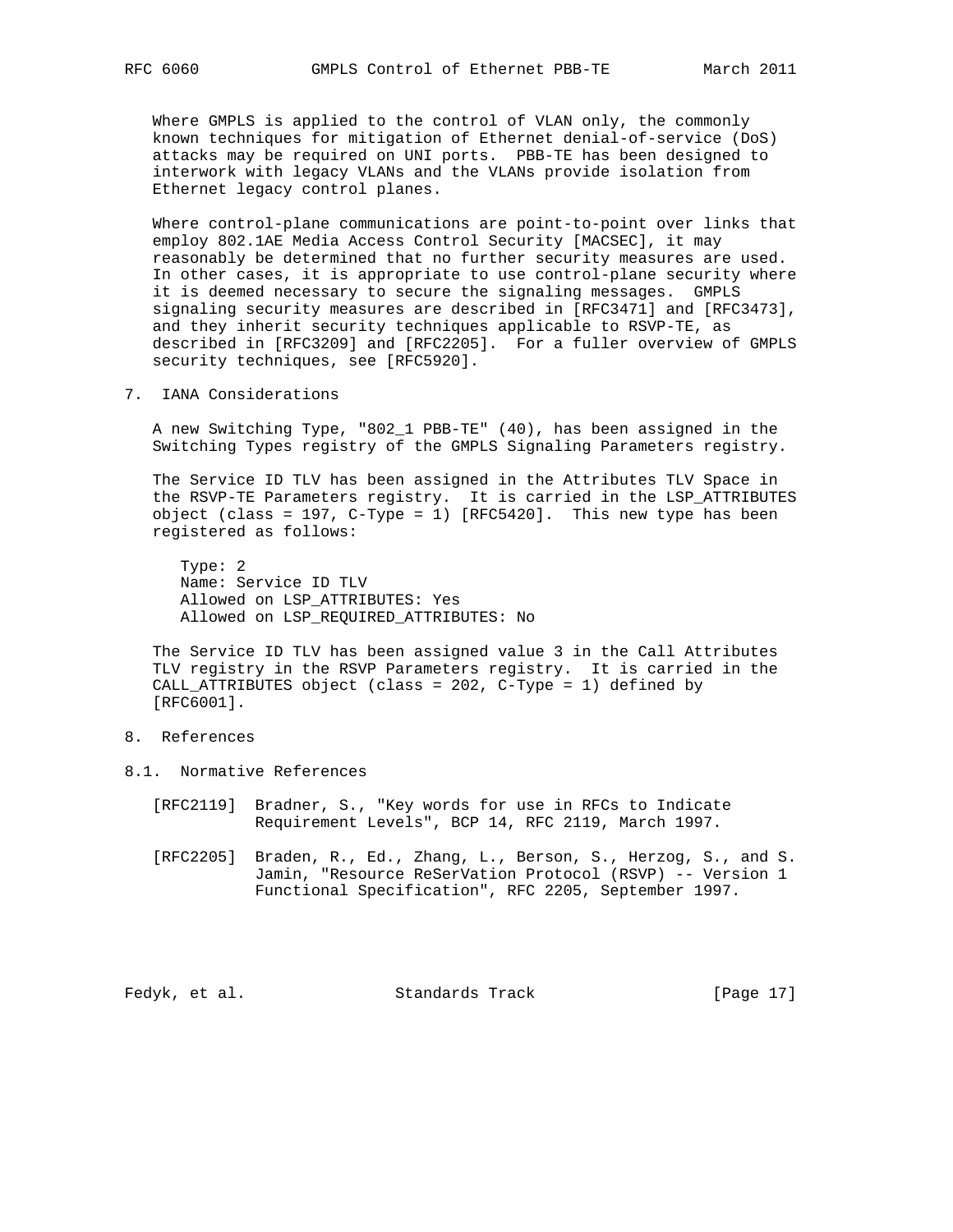- [RFC3209] Awduche, D., Berger, L., Gan, D., Li, T., Srinivasan, V., and G. Swallow, "RSVP-TE: Extensions to RSVP for LSP Tunnels", RFC 3209, December 2001.
- [RFC3471] Berger, L., Ed., "Generalized Multi-Protocol Label Swicthing (GMPLS) Signaling Functional Description", RFC 3471, January 2003.
- [RFC3473] Berger, L., Ed., "Generalized Multi-Protocol Label Switching (GMPLS) Signaling Resource ReserVation Protocol- Traffic Engineering (RSVP-TE) Extensions", RFC 3473, January 2003.
- [RFC3945] Mannie, E., Ed., "Generalized Multi-Protocol Label Switching (GMPLS) Architecture", RFC 3945, October 2004.
- [RFC4872] Lang, J., Ed., Rekhter, Y., Ed., and D. Papadimitriou, Ed., "RSVP-TE Extensions in Support of End-to-End Generalized Multi-Protocol Label Switching (GMPLS) Recovery", RFC 4872, May 2007.
- [RFC4873] Berger, L., Bryskin, I., Papadimitriou, D., and A. Farrel, "GMPLS Segment Recovery", RFC 4873, May 2007.
- [RFC4974] Papadimitriou, D. and A. Farrel, "Generalized MPLS (GMPLS) RSVP-TE Signaling Extensions in Support of Calls", RFC 4974, August 2007.
- [RFC5420] Farrel, A., Ed., Papadimitriou, D., Vasseur, JP., and A. Ayyangarps, "Encoding of Attributes for MPLS LSP Establishment Using Resource Reservation Protocol Traffic Engineering (RSVP-TE)", RFC 5420, February 2009.
- [RFC6001] Papadimitriou, D., Vigoureux, M., Shiomoto, K., Brungard, D., and JL. Le Roux, "Generalized MPLS (GMPLS) Protocol Extensions for Multi-Layer and Multi-Region Networks (MLN/MRN)", RFC 6001, October 2010.

Fedyk, et al. Standards Track [Page 18]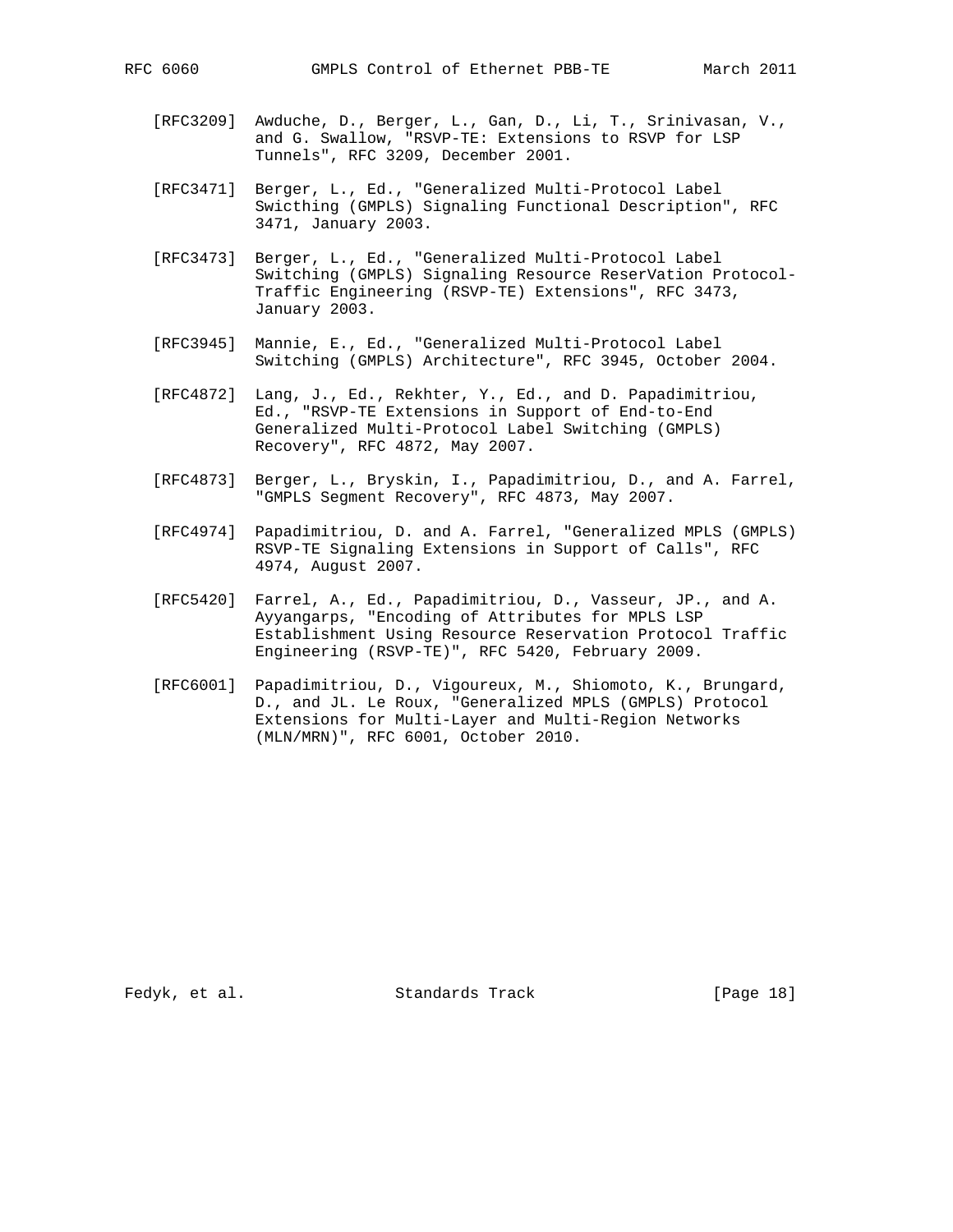# 8.2. Informative References

[IEEE802.1ah]

 "IEEE Standard for Local and Metropolitan Area Networks - Virtual Bridged Local Area Networks - Amendment 6: Provider Backbone Bridges", (2008)

[IEEE802.1Q]

 "IEEE Standard for Local and Metropolitan Area Networks - Virtual Bridged Local Area Networks", IEEE Std 802.1Q-2005, May 19, 2006.

[IEEE802.1Qay]

 "IEEE Standard for Local and Metropolitan Area Networks - Virtual Bridged Local Area Networks - Amendment : Provider Backbone Bridges Traffic Engineering", 2009.

- [MACSEC] "IEEE Standard for Local and metropolitan area networks Media Access Control (MAC) Security", IEEE 802.1AE-2006, August 18, 2006.
- [RFC4875] Aggarwal, R., Ed., Papadimitriou, D., Ed., and S. Yasukawa, Ed., "Extensions to Resource Reservation Protocol - Traffic Engineering (RSVP-TE) for Point-to- Multipoint TE Label Switched Paths (LSPs)", RFC 4875, May 2007.
- [RFC4655] Farrel, A., Vasseur, J.-P., and J. Ash, "A Path Computation Element (PCE)-Based Architecture", RFC 4655, August 2006.
- [RFC5828] Fedyk, D., Berger, L., and L. Andersson, "Generalized Multiprotocol Label Switching (GMPLS) Ethernet Label Switching Architecture and Framework", RFC 5828, March 2010.
- [RFC5920] Fang, L., Ed., "Security Framework for MPLS and GMPLS Networks", RFC 5920, July 2010.

# 9. Acknowledgments

 The authors would like to thank Dinesh Mohan, Nigel Bragg, Stephen Shew, Dave Martin and Sandra Ballarte for their contributions to this document. The authors thank Deborah Brungard and Adrian Farrel for their review and suggestions to this document.

Fedyk, et al. Standards Track [Page 19]